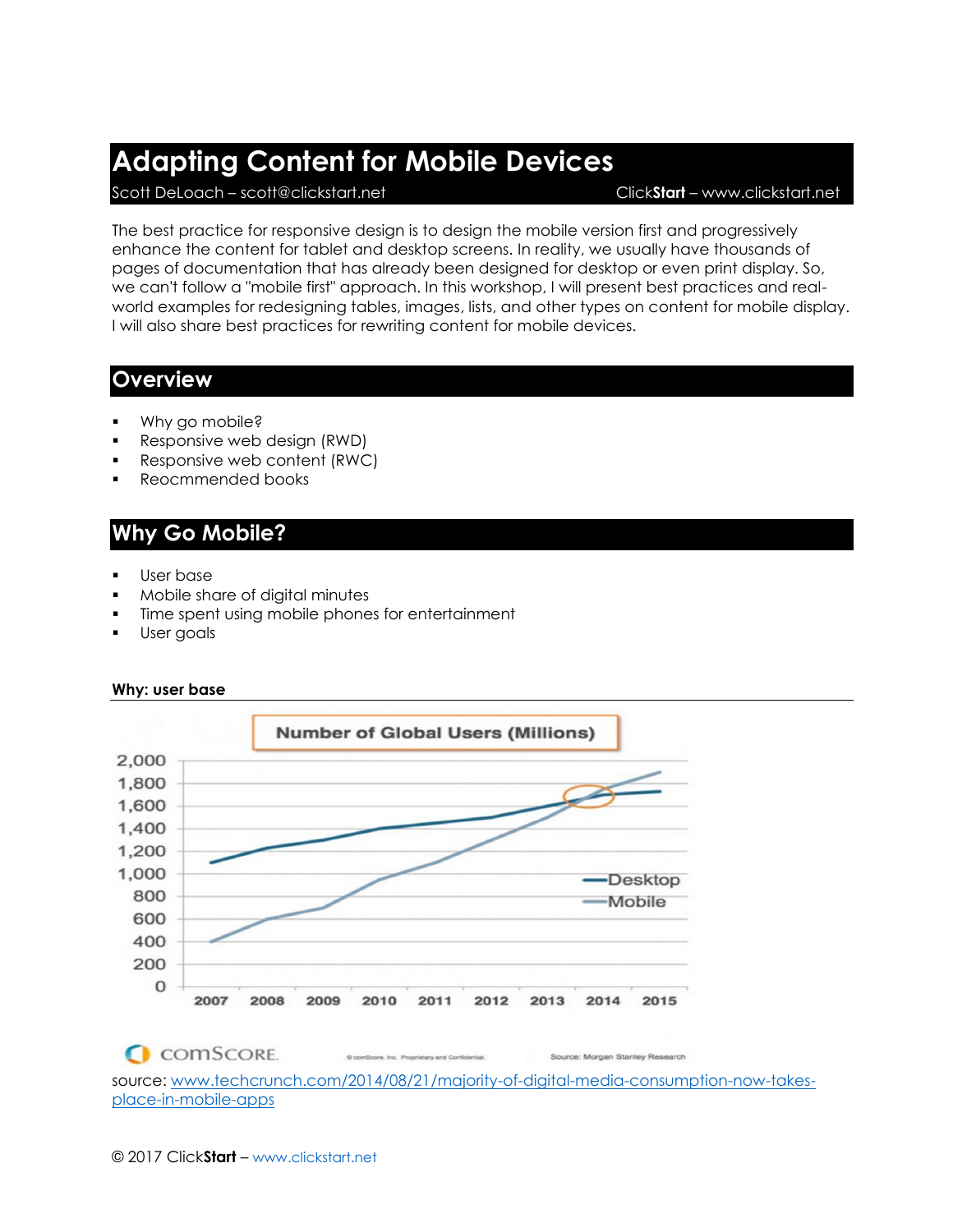#### **Why: mobile share of digital minutes**



source: [www.smartinsights.com/mobile-marketing/mobile-marketing-analytics/mobile-marketing](http://www.smartinsights.com/mobile-marketing/mobile-marketing-analytics/mobile-marketing-statistics/attachment/mobile-share-of-online-time-percent-2017)[statistics/attachment/mobile-share-of-online-time-percent-2017](http://www.smartinsights.com/mobile-marketing/mobile-marketing-analytics/mobile-marketing-statistics/attachment/mobile-share-of-online-time-percent-2017)

#### **Why: time spent using mobile phones for entertainment**

# **125,000,000 hours**

- Approximate time Americans spend watching Netflix on their phones per month source: [www.comscore.com/Insights/Presentations-and-Whitepapers/2017/State-of-OTT](http://www.comscore.com/Insights/Presentations-and-Whitepapers/2017/State-of-OTT)

#### **Why: user goals**

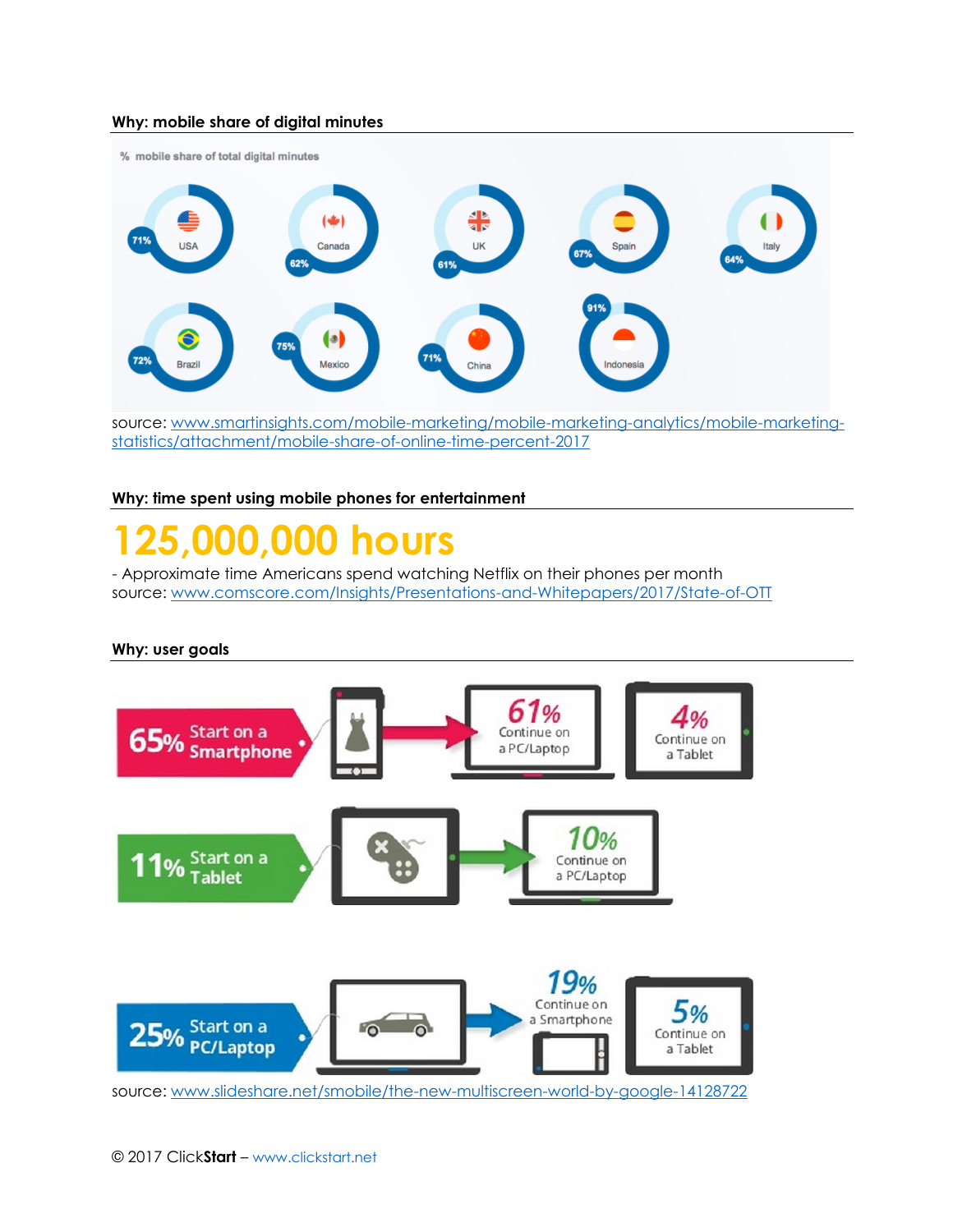## **Responsive web design (RWD)**

Everything needs to respond to the screen size

- Proportion: margins and text size
- Tables
- Images
- **■** Navigation

#### **Best practice for going mobile**

Use media queries for phones, tablets, desktops, and print

#### **RWD – margins and text size**

- rems
- line-height
- [www.simplefocus.com/flowtype](http://www.simplefocus.com/flowtype)

#### **RWD – tables**

Non-scrolling columns

[zurb.com/playground/projects/responsive-tables/index.html](http://zurb.com/playground/projects/responsive-tables/index.html)

Filter rows [codepen.io/pixelchar/full/rfuqK](http://codepen.io/pixelchar/full/rfuqK)

Show/hide [jsbin.com/apane6/14](http://jsbin.com/apane6/14)

#### Separate tables

[css-tricks.com/examples/ResponsiveTables/responsive.php](http://css-tricks.com/examples/ResponsiveTables/responsive.php) [www.filamentgroup.com/examples/rwd-table-patterns](http://www.filamentgroup.com/examples/rwd-table-patterns) [gergeo.se/RWD-Table-Patterns/#demo](http://gergeo.se/RWD-Table-Patterns#demo)

Table to paragraphs [codepen.io/aarongustafson/full/ucJGv](http://codepen.io/aarongustafson/full/ucJGv)

Horizontal to vertical [codepen.io/JasonAGross/full/rjmyx](http://codepen.io/JasonAGross/full/rjmyx)

#### **RWD – images**

Fluid Images [demosthenes.info/blog/586/CSS-Fluid-Image-Techniques-for-Responsive-Site-Design](http://demosthenes.info/blog/586/CSS-Fluid-Image-Techniques-for-Responsive-Site-Design)

Image Maps

[mattstow.com/experiment/responsive-image-maps/rwd-image-maps.html](http://mattstow.com/experiment/responsive-image-maps/rwd-image-maps.html)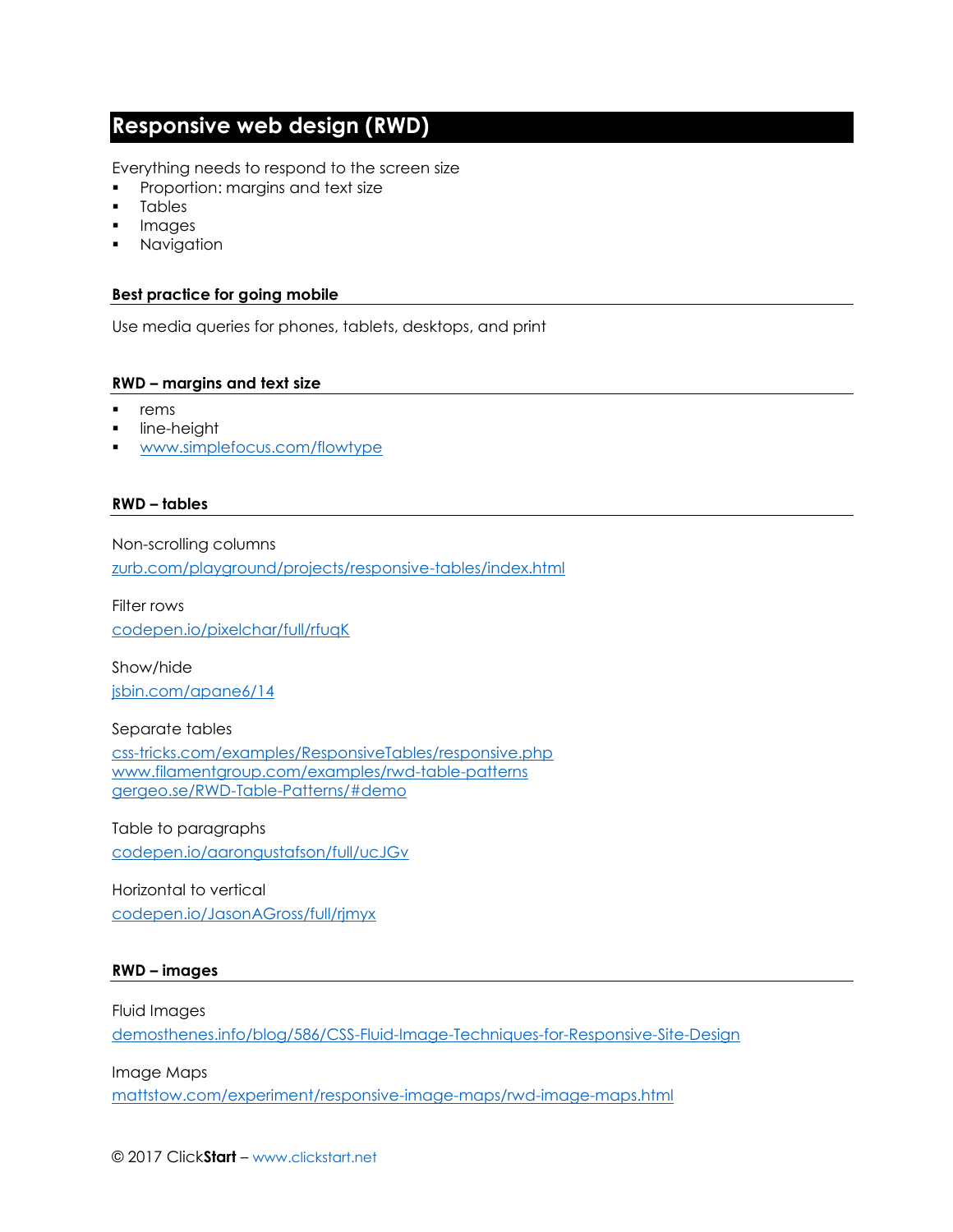Future <picture> <srcset>

#### **RWD – navigation**

Breadcrumbs [codepen.io/bradfrost/full/dKulf](http://codepen.io/bradfrost/full/dKulf) [codepen.io/bradfrost/full/DCgax](http://codepen.io/bradfrost/full/DCgax)

Footnotes [codepen.io/johndjameson/full/owstE](http://codepen.io/johndjameson/full/owstE)

Grouped [rutgerkooijman.nl/navigation/html](http://rutgerkooijman.nl/navigation/html)

**Overlay** 

[tympanus.net/Development/FullscreenOverlayStyles](http://tympanus.net/Development/FullscreenOverlayStyles)

Sticky [ethercycle.com/stickymenu](http://ethercycle.com/stickymenu)

## **Responsive web content (RWC)**

- Mobile first vs going mobile
- Writing style

#### **Going mobile**

- Media queries
- **•** Style classes

#### **Media queries**

```
phone
@media (max-width: 767px) { ... }
tablet
@media (min-width: 768px) and (max-width: 1279px) { ... }
desktop
@media (min-width: 1280px) { ... }
```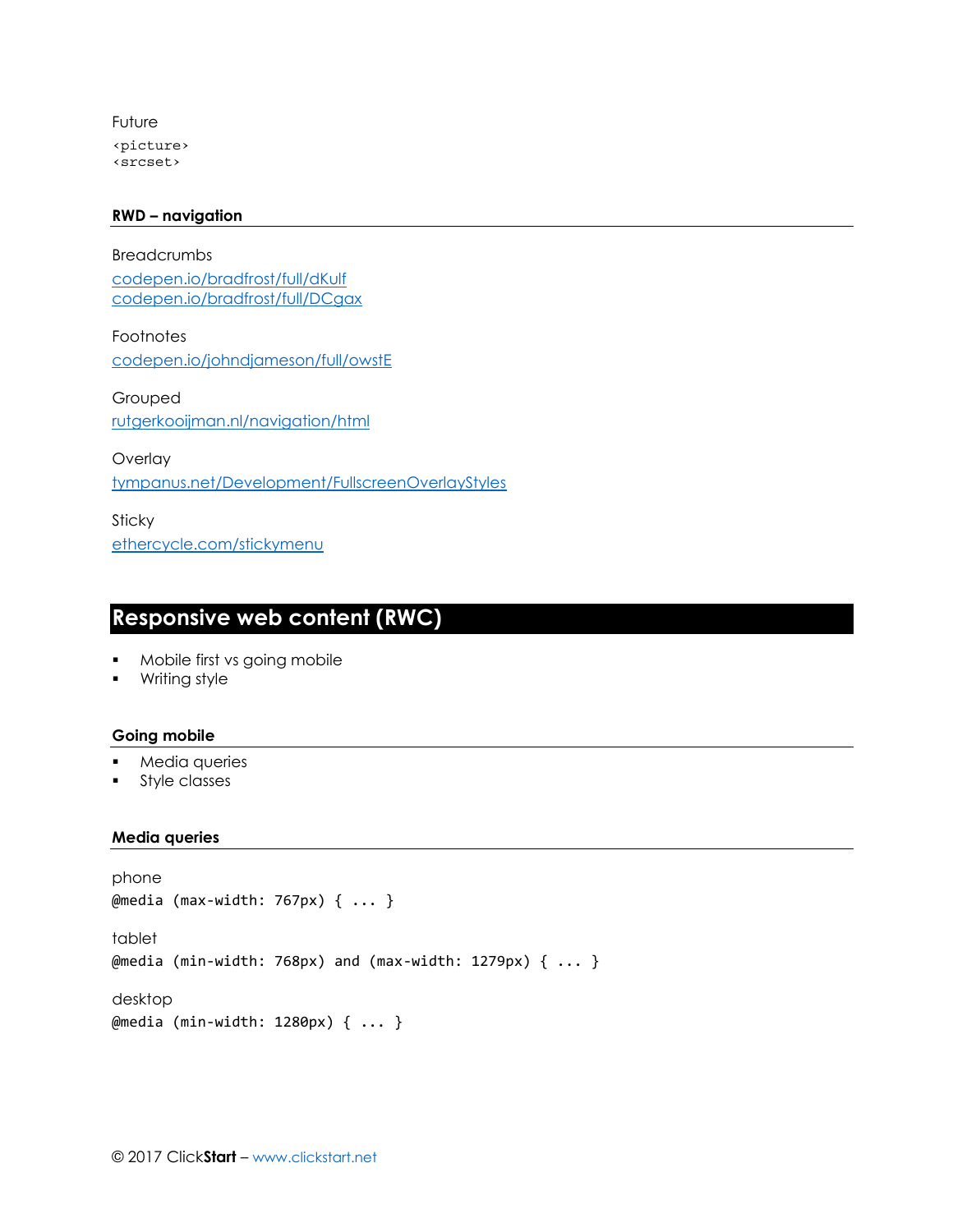```
RWC Code
```

```
/* phone */@media (max-width: 767px) {
    body .phone { display: block; }
    body span.phone { display: inline; }
    body img.phone { display: inline; }
    body li.phone { display: list-item; height: auto; visibility: visible; }
    body table.phone { position: relative; visibility: visible; height: auto; width: 
auto; }
    body tr.phone { display: table-row; }
}
/* tablet */
@media (min-width: 768px) and (max-width: 1279px) {
    body .tablet { display: block; }
    body span.tablet { display: inline; }
    body img.tablet { display: inline; }
    body li.tablet { display: list-item; height: auto; visibility: visible; }
    body table.tablet { position: relative; visibility: visible; height: auto; width: 
auto; }
    body tr.tablet { display: table-row; }
}
/* desktop */
@media (min-width: 1280px) {
    body .desktop { display: block; }
    body span.desktop { display: inline; }
    body img.desktop { display: inline; }
    body li.desktop { display: list-item; height: auto; visibility: visible; }
    body table.desktop { position: relative; visibility: visible; height: auto; width: 
auto; }
    body tr.desktop { display: table-row; }
}
.phone, .tablet, .desktop { display: none; }
table.desktop, table.tablet, table.phone { display: table; position: absolute; 
visibility: hidden; height: 0; width: 0; }
li.phone, li.tablet, li.desktop { display: block; height: 0; visibility: hidden; }
```
For the latest version of the code, see [www.clickstart.net.](http://www.responsivewebcontent.com/)

#### **Writing style - example**

- 1. Insert>Image
- 2. Select General
- 3. Click  $\mathbf{w}$
- 4. Select the image and click Open
- 5. Click OK